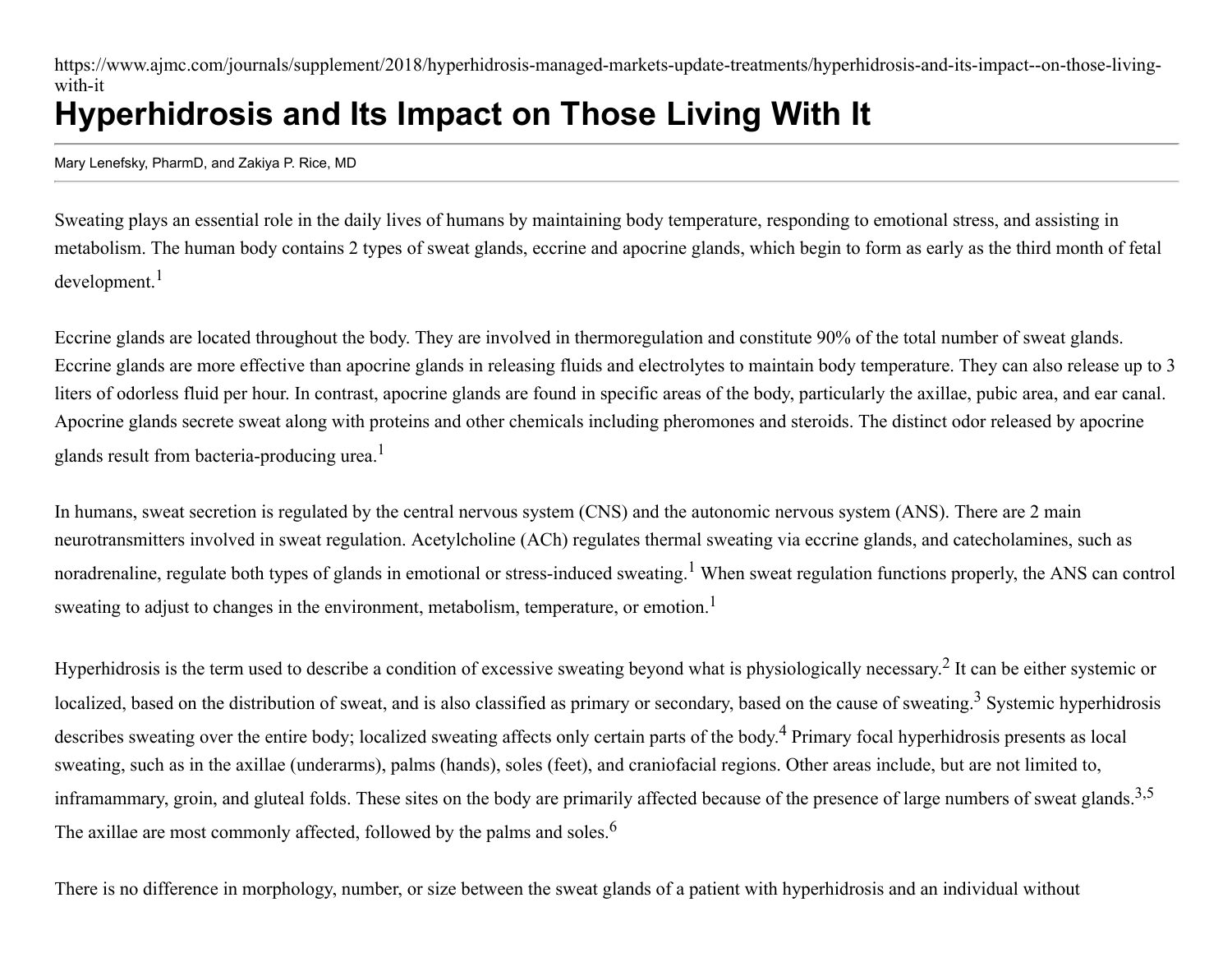hyperhidrosis.<sup>3,7</sup> In patients with hyperhidrosis, the sweat glands are overstimulated by ACh that is released by the sympathetic nervous system.<sup>7,8</sup> These patients appear to have a reduced threshold for emotional sweating, despite having normal responses to thermoregulatory sweating.

# **Primary and Secondary Hyperhidrosis**

Hyperhidrosis can be divided into primary and secondary hyper-hidrosis. This report focuses on primary hyperhidrosis. However, it is important for healthcare practitioners to differentiate between primary and secondary classifications. In some cases, the cause of increased sweating can be alleviated.

Primary hyperhidrosis is not caused by external stimuli, body temperature, or association with a systemic disease.<sup>7,9</sup> The central mechanism of primary hyperhidrosis is largely unknown.<sup>3</sup> It is speculated that primary hyperhidrosis is a combination of a lowered threshold and exaggerated response to sweating.<sup>10</sup> The sweating pattern in primary hyperhidrosis is often focal. While generalized sweating can occur, it appears to be less common.<sup>11</sup>

In contrast, secondary hyperhidrosis (which can also be focal or generalized) is due to other modalities, such as medications, malignancies, endocrine disturbances, or other CNS issues.<sup>3,8</sup> [Table 1](https://s3.amazonaws.com/ajmc/_media/_image/AJMC_ACE0130_12_2018_Hyperhydrosis_Article01_Table1.jpg?rel=0) highlights some of the most common causes of secondary hyperhidrosis.<sup>3,4</sup> It is important for a healthcare practitioner to be able to distinguish between primary and secondary hyperhidrosis, as the 2 forms may require different management and treatment.<sup>3</sup>

Practitioners should be aware of other major differences between primary and secondary hyperhidrosis. In primary hyperhidrosis, sweating is in a typical distribution.<sup>11</sup> Additionally, there is a positive family history in approximately 35% to 55% of cases. At the onset of disease, patients are most often aged between 14 and 25 years.

In secondary hyperhidrosis, the onset is usually later than 25 years of age. The sweating pattern is often unilateral, asymmetric, and more generalized rather than focal. Secondary focal hyperhidrosis is rather rare. Additionally, patients often experience symptoms during sleep. A positive family history is also less common in secondary hyperhidrosis.<sup>3,11</sup>

# **Who Is Affected by Hyperhidrosis?**

Primary hyperhidrosis reportedly affects 4.8% of Americans, or approximately 15.3 million individuals.<sup>2,12</sup> Because it is often underreported and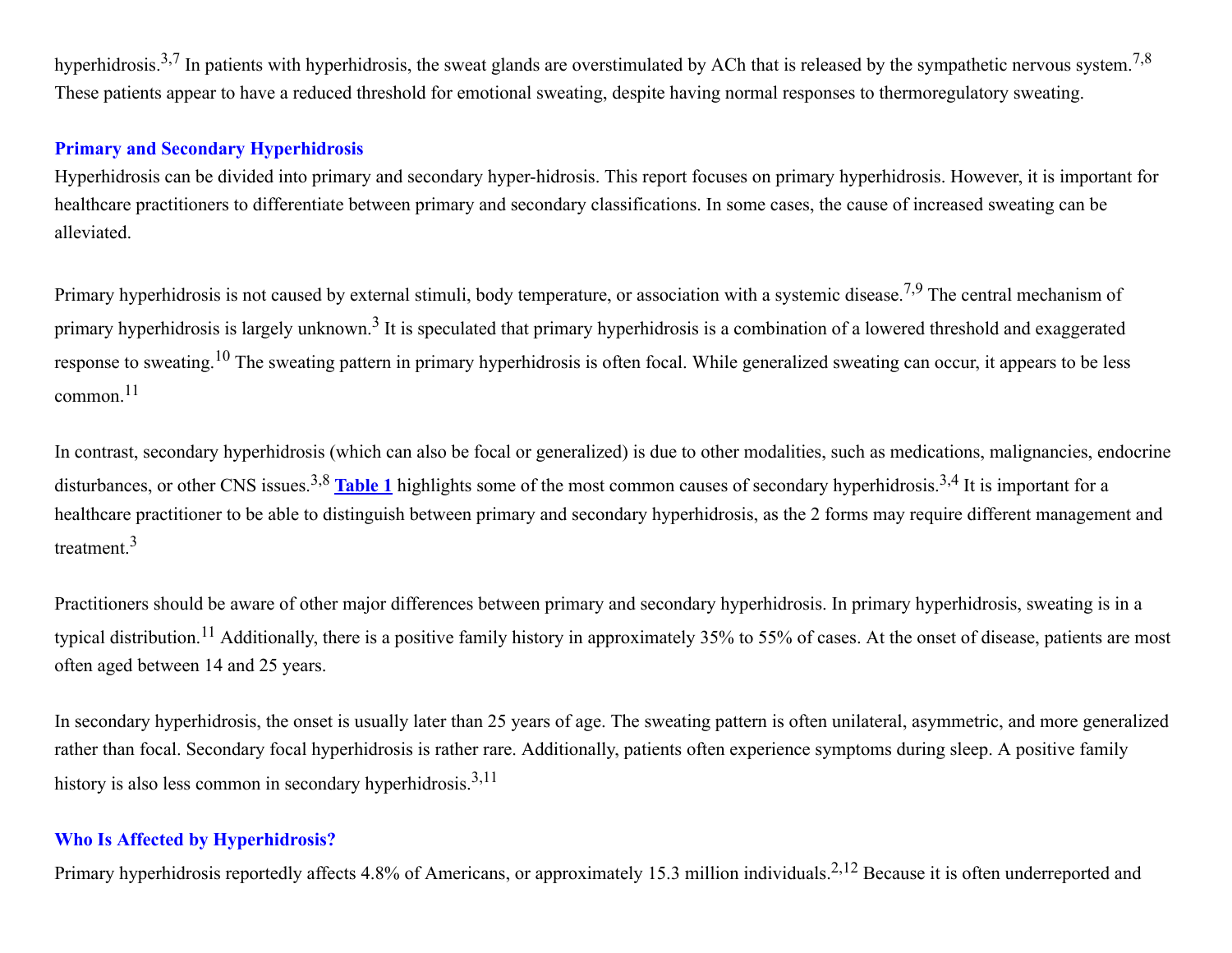underdiagnosed, the true prevalence rates may be higher.<sup>13</sup> As previously mentioned, the age of onset of primary hyperhidrosis is often between 14 and 25 years. However, it is also seen in infants because eccrine sweat glands are fully functional at birth.<sup>11</sup> It primarily affects younger adults aged 18 to 39 years. Rates are lowest among those 65 years and older, young children, and adolescents.<sup>2,3</sup> It is speculated that lower prevalence among the elderly population is due to disease regression over time.<sup>11</sup> Incidence rates do not appear to differ between genders.<sup>11</sup> However, men may be more likely to be affected in craniofacial areas, although women are more likely to be affected in axillae areas.<sup>11</sup> Some literature suggests a possible racial difference in the prevalence of primary hyperhidrosis, with more Japanese American patients affected by hyperhidrosis in the palms and soles.<sup>3</sup>

# **Living With Hyperhidrosis**

In many cases, healthcare professionals may underestimate what patients with hyperhidrosis experience daily. They must overcome obstacles that many people without hyperhidrosis would never consider, such as multiple daily showers, extra changes of clothing, difficulty opening doors, and feelings of depression and anxiety. 5

It is well documented that hyperhidrosis negatively affects numerous aspects of life. Worldwide, nearly one-third of patients with hyperhidrosis report they are "frequently or constantly bothered" by the sweating they experience. Some studies report that 40% of patients with hyperhidrosis experience physical discomfort.<sup>5,14</sup> Sweating can range from mild dampness to overt dripping.<sup>13</sup> Regardless, the constant sweating can lead to an impairment of daily activities and work life.<sup>5</sup> Results of a study from India demonstrated that 38% of college-aged students with hyperhidrosis (aged 17-21 years; N  $=$  375) experienced bothersome to extremely bothersome symptoms.<sup>15</sup> In another study from the United States, approximately 75% of respondents with hyperhidrosis indicated that their sweating led to negative effects on their social life and emotional and mental health.<sup>13</sup> Other patients have reported a reduced effectiveness at work, with up to 80% of respondents being affected, and up to 86% of patients reporting a moderate to severe emotional impact from the disease.<sup>5,6</sup>

[Table 2](https://s3.amazonaws.com/ajmc/_media/_image/AJMC_ACE0130_12_2018_Hyperhydrosis_Article01_Table2.jpg?rel=0) summarizes the impact of hyperhidrosis.<sup>5,14</sup> The table is divided into 4 large categories: general lifestyle, social life, mental impact, and professional life. For each of these categories, specific examples are provided. Some or all of these aspects may be affected, depending on which areas of the body are affected by excessive sweating.

In a review of <u>Table 2</u>, it is evident that hyperhidrosis has widespread implications, ranging from what a patient has for lunch to the career path they choose to follow.<sup>5,14</sup> Given the daily challenges that arise with the disease, patients with hyperhidrosis employ many strategies to cope. Strategies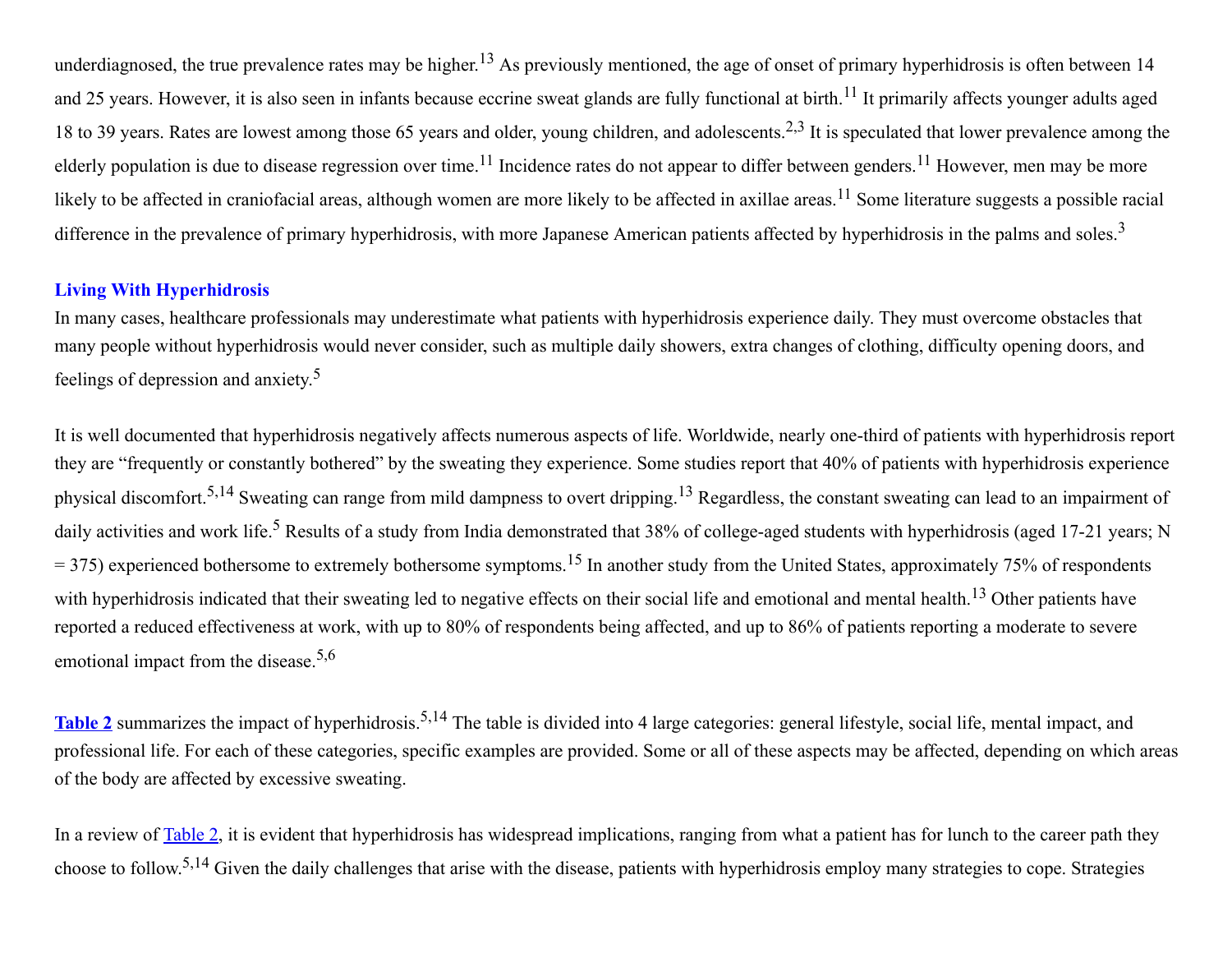include carrying around a change of clothes and extra sets of towels, keeping a fan nearby, making meals at home, and/or bathing several times daily. As reported in a study by Kamudoni et al, 50% to 70% of individuals with hyperhidrosis changed their clothes more than twice a day and spent an extra 15 to 60 minutes daily on managing their symptoms.<sup>5</sup>

When working with patients with hyperhidrosis, healthcare practitioners need to understand the many aspects of life this disease affects. By keeping factors from  $\underline{\text{Table 2}}$  $\underline{\text{Table 2}}$  $\underline{\text{Table 2}}$  in mind, a healthcare practitioner will be better prepared to care effectively for this patient population.<sup>5,14</sup>

#### **Impact of Hyperhidrosis on Quality of Life**

Quality-of-life (QOL) studies are used to measure the effect a disease has on an individual. However, in the case of hyperhidrosis, QOL studies are also used to prove efficacy of certain therapeutic interventions.

Hyperhidrosis negatively affects QOL and, as such, numerous QOL assessment tools are used to evaluate the condition. The Hyperhidrosis Disease Severity Scale (HDSS) grades the tolerability of sweating and its impact on daily life on a 4-point scale. Grade 1 indicates sweating is never noticeable and never interferes with daily activities. Grade 4 indicates sweating is intolerable and always interferes with daily activities. The QOL Index is similar to the HDSS and rates the impact of the disease on a 3-point scale. The Hyperhidrosis Impact Questionnaire asks questions related to characteristics of the disease, medical resource usage, and limitations that the patient experiences. Given that the disease directly affects the skin, the Dermatology Life Quality Index is also used. More general tools, such as the 36-item Short Form (SF-36) Health Survey, may be used in studies assessing OOL.<sup>7,14</sup>

QOL appears to be directly impacted by the specific body parts affected by hyperhidrosis.<sup>6</sup> Shayesteh and colleagues noted that HDSS and SF-36 results showed that axillary hyperhidrosis, compared with other regions, most severely impacted patients' QOL.<sup>6</sup> However, this is debated, as other studies have shown no difference in QOL based on manifestation of the disease.<sup>1</sup>

To date, many QOL impact studies have been completed outside of the United States, but it is likely the results represent QOL in US patients. In a study from Brazil that included 85 respondents who reported excessive sweating, nearly half indicated an impaired QOL secondary to hyperhidrosis. Of 23 patients diagnosed with primary hyperhidrosis, 11 reported a poor or very poor QOL.<sup>16</sup> Muthusamy et al reported on a study of college-aged students in India, where QOL was impacted in nearly 35% of respondents.<sup>15</sup> While numerous QOL tools are available, other studies show an overall impact on a patient's life, without quantifying it based on a specific tool. A study from the United Kingdom included 71 patients; 41% of the patients indicated that hyperhidrosis negatively affected their choice of hobby (eg, yoga, knitting), 69% experienced emotional sequelae, 50% felt restricted by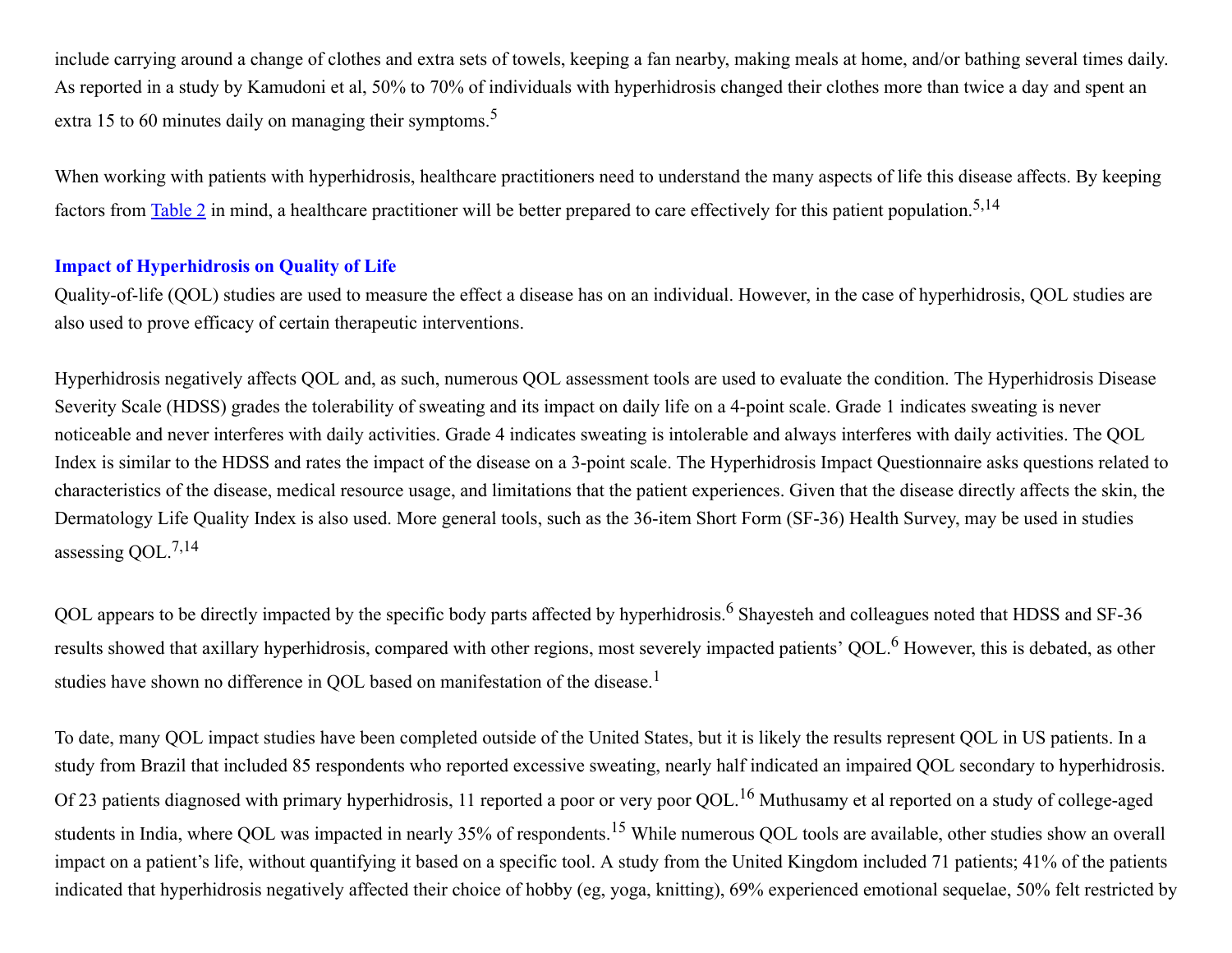their disease, and 57% had difficulty interacting with others.<sup>5</sup>

#### **Comorbid Conditions and Unintended Consequences**

The study by Kamudoni et al highlights other components of hyperhidrosis: emotional sequelae and secondary comorbidities.<sup>5</sup> Hyperhidrosis negatively affects the mental health of patients. <sup>6</sup> The State-Trait Anxiety Inventory G Form, the Social Phobia Scale, and the Hospital Anxiety and Depression Scale are commonly used tools to assess how the disease impacts emotional well-being. <sup>14</sup> One international study used the Patient Health Questionnaire–9 and Generalized Anxiety Disorder–7 scales, and it was determined that the prevalence of anxiety and depression was 21.3% and 27.2%, respectively, in patients with hyperhidrosis compared with 7.5% and 9.7% in those without the disease.<sup>1</sup> Lessa Lda et al documented that in patients with severe hyperhidrosis, the rate of social anxiety disorder was 47.1% compared with 13.8% in patients without hyperhidrosis.<sup>17</sup> In a study reported by Bahar et al, rates of depression in patients with hyperhidrosis appeared to be higher, 27.2% compared with 9.7% in patients without the disease.<sup>1</sup> Another study of patients with hyperhidrosis indicated that rates of anxiety were more than 4 times higher than rates for depression (49.6%) vs 11.2%, respectively).<sup>18</sup> The reason for the higher rate of anxiety compared with depression in this study is not clear. Results of this study also indicated that anxiety and depression were not associated with age group or gender.

Constant sweating leads to embarrassment for many patients. Other feelings caused by excessive sweating include anxiousness, sadness, anger, and hopelessness.<sup>5</sup> Beyond emotional issues, excessive sweating can also lead to further consequences. Excessive sweat causes constant wetness and skin macerations that lead to sore or cracked skin and thus to conditions such as athlete's foot.<sup>5,6,19</sup> A study found a 3.5-fold increase in risk for patients with athlete's foot to also have hyperhidrosis.<sup>20</sup> The risk of skin infections, dermatophytes, psoriasis, and/or warts is increased secondary to sweating.<sup>5,6</sup> Hyperhidrosis is considered a predisposing factor for both bacterial growth and the dermatologic condition known as pitted keratolysis.<sup>21</sup> Pitted keratolysis is an infection on the bottom of the foot that is characterized by craters or pits.<sup>19</sup>

In a retrospective case-control study, the overall risk of any cutaneous infection was significantly increased in patients with hyperhidrosis compared with control patients (odds ratio [OR], 3.2; 95% CI, 2.2-4.6). Risks of fungal (OR, 5.0), bacterial (OR, 2.6), or viral infection (OR, 1.9) were also all significantly increased.<sup>22</sup> The International Hyperhidrosis Society (IHHS) reports that those with hyperhidrosis have a 300% greater risk of skin infections than those not experiencing the disease.<sup>19,22</sup> Although these rates are alarming, studies have not yet quantified what these increased rates of infection mean for the long term. For example, are more patients with hyperhidrosis being admitted to the hospital for management of these infections? Are repeat skin infections in this patient population leading to any antimicrobial resistance patterns? These questions remain to be